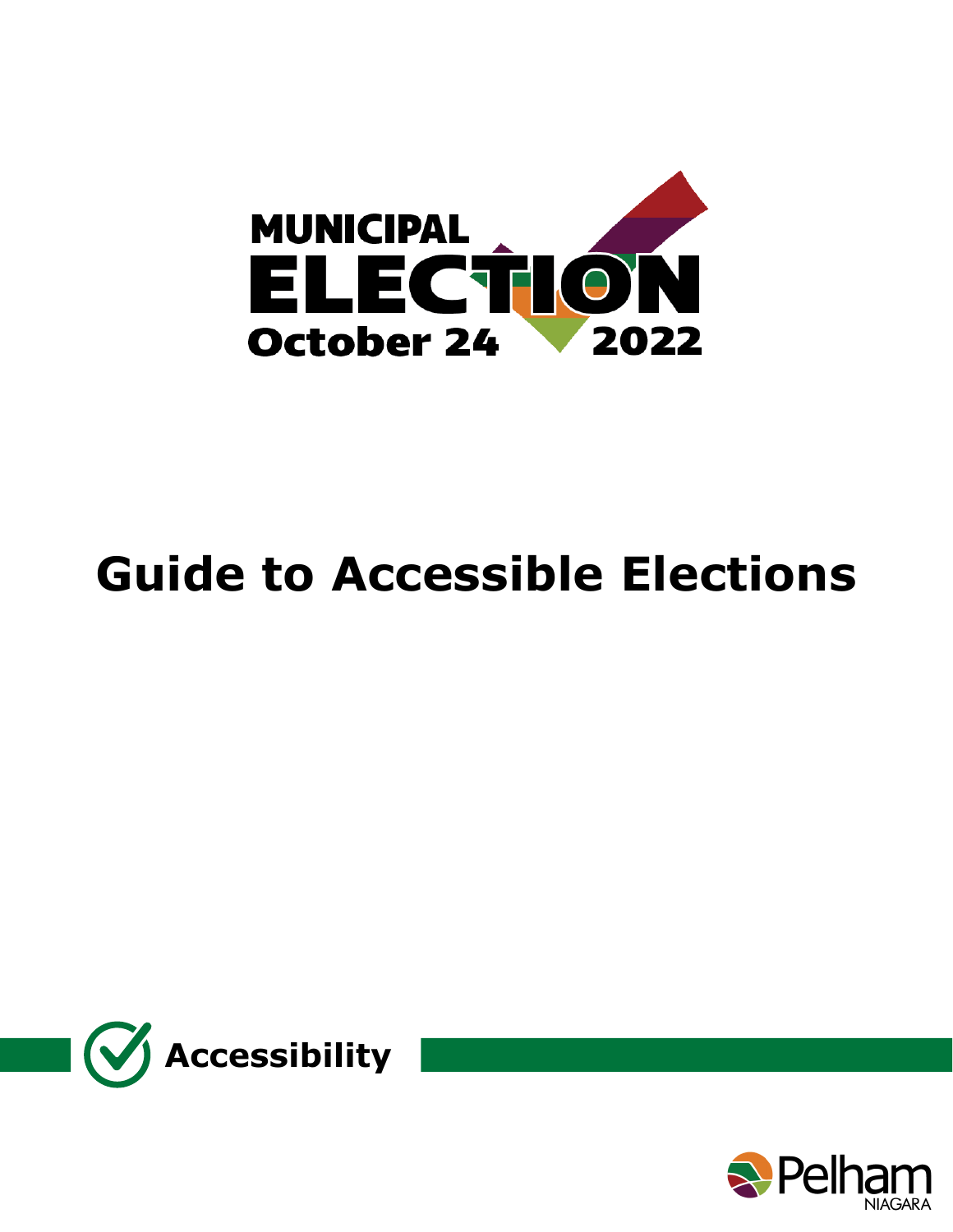# **Table of Contents**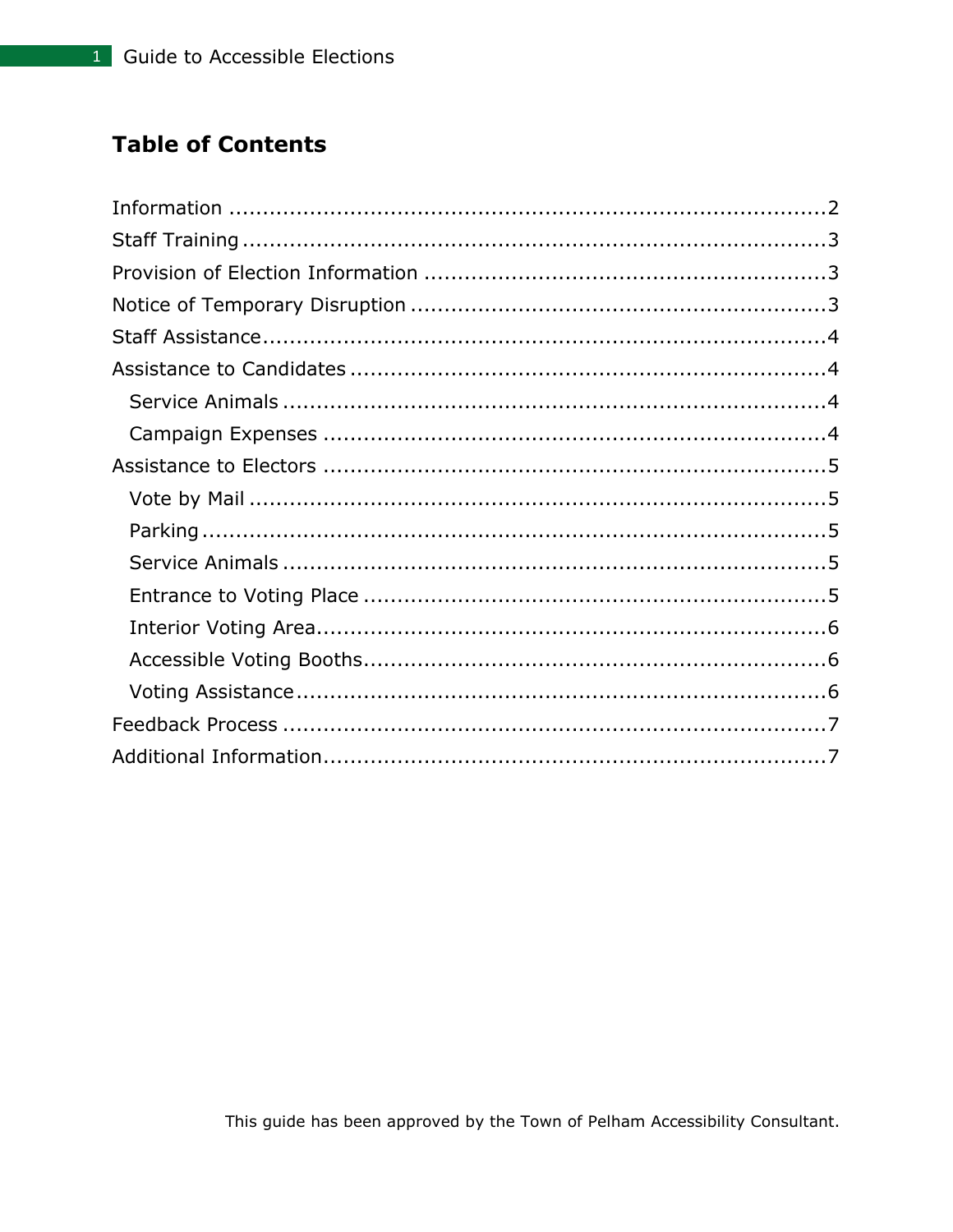# <span id="page-2-0"></span>**Information**

The Clerk is responsible for the proper legislative and administrative conduct of municipal elections in the Town of Pelham. In accordance with the *Municipal Elections Act, 1996 and the Accessibility for Ontarians with Disabilities Act, 2001*, the Clerk is authorized to establish procedures and implement appropriate measures, within budgetary limits, to provide persons with disabilities the opportunity to participate fully in Municipal Elections. Accordingly, the 2022 Municipal Election will be conducted in such a manner to ensure that:

- 1. Candidates and electors with disabilities have reasonable access to all election information and services;
- 2. Persons with disabilities have full access to Voting Places;
- 3. Persons with disabilities have access to alternative methods of voting assistance that will permit them to vote independently and privately mark their ballot and, in the event their disability cannot be accommodated through such alternative methods as are provided, a person with disabilities will have access to assistance from an Election Official who has received accessible customer service training in accordance with the *Accessibility for Ontarians with Disabilities Act, 2005;*
- 4. Feedback regarding the conduct of previous Municipal Elections from persons with disabilities is collected and documented so that in future Municipal Elections, available resources for the accommodation of persons with disabilities can be effectively directed to best satisfy community needs.

In accordance with Subsection 12.1(3) of the *Municipal Elections Act, 1996,*  following the election, the Clerk will submit a report to Council concerning the identification, removal and prevention of barriers that affect electors and candidates with disabilities. The report will include specific recommendations for further initiatives to ensure that, in future, persons with all types of disability are able to independently and privately mark their ballots.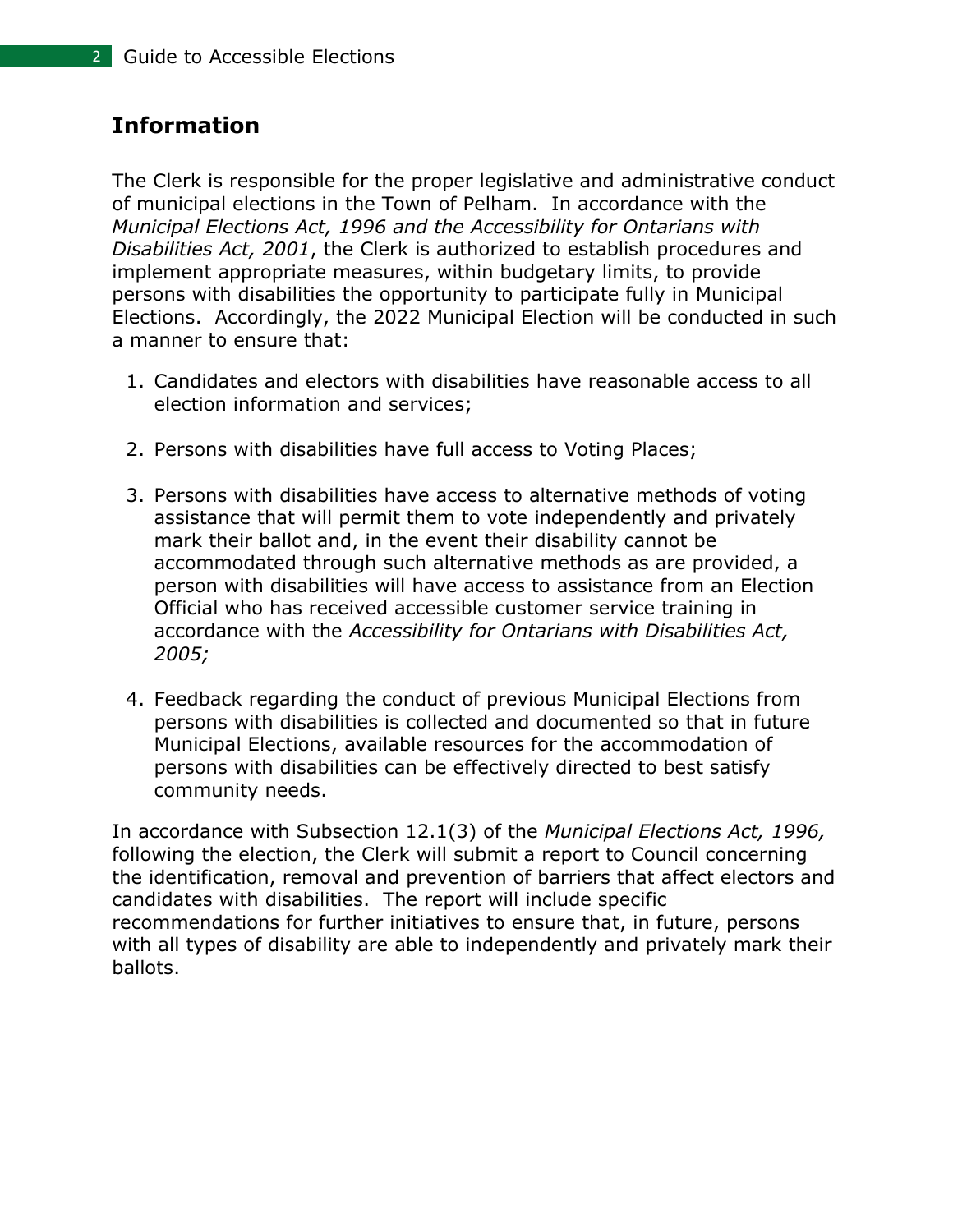# <span id="page-3-0"></span>**Staff Training**

All staff carrying out election duties will be trained to recognize and ensure that persons with disabilities are served in a way that accommodates their needs. Training will include:

- 1. How to interact and communicate with persons with various types of disability;
- 2. How to interact with persons with disabilities who use assistive devices or require the assistance of a service animal or support person;
- 3. How to use voting equipment, and assistive devices to deliver election services;
- 4. What to do if a person is having difficulty accessing election information or services.

# <span id="page-3-1"></span>**Provision of Election Information**

All reasonable efforts will be made to ensure that candidates and electors with disabilities are able to receive information and copies of election documents in a format that takes into account their disability. The format may be agreed upon between the requester and the Town Clerk. Notice of this provision is located on the Town's Website which can be found at [www.pelham.ca](http://www.pelham.ca/) and is included in election notices placed in the local newspaper. In addition, candidates with disabilities may access the election information available on the Town's Website using personal assistive technology such as screen readers. Instructions for increasing the font size of election documents is available on the Town's Website.

# <span id="page-3-2"></span>**Notice of Temporary Disruption**

If there is a temporary disruption in the delivery of election information or services, the Office of the Clerk shall provide public notice on the Town's Website, at the physical site of the disruption and when possible in the local media. The notice shall include the reason for the disruption, anticipated duration and a description of alternative methods of delivering the information or service. Every effort shall be made to provide alternative methods for the provision of information or service to persons with disabilities.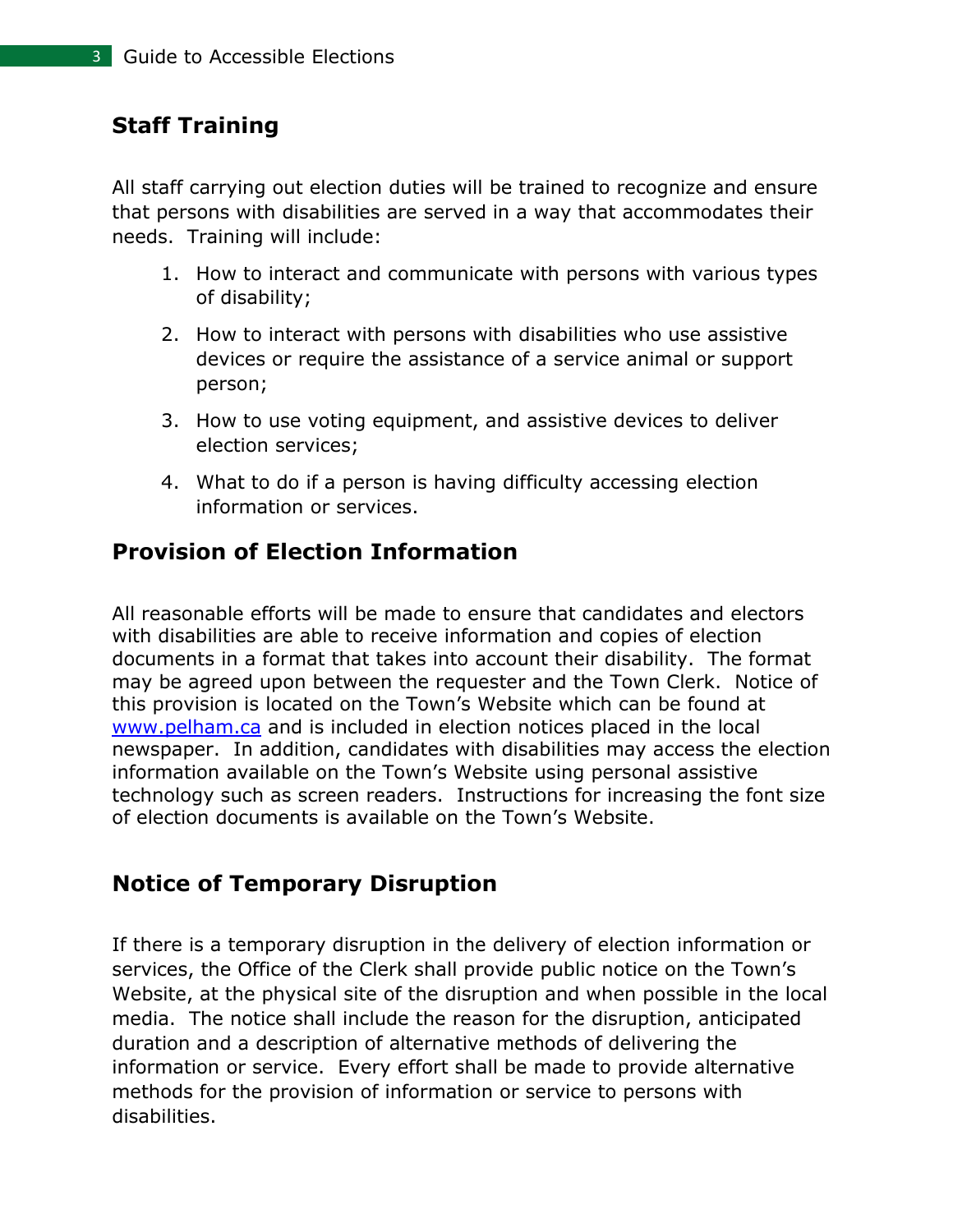# <span id="page-4-0"></span>**Staff Assistance**

Office of the Clerk staff are available to assist with any issues that may arise with respect to providing a barrier-free election and can be reached by way of the contact information provided below:

Holly Willford, Town Clerk/ Returning Officer

| 905-892-2607, Ext. #315                               |
|-------------------------------------------------------|
| 905-980-6657                                          |
| hwillford@pelham.ca                                   |
| Office of the Clerk, P. O. Box 400, 20                |
| Pelham Town Square, Fonthill, Ontario,                |
| <b>LOS 1E0</b>                                        |
| Office of the Clerk, 1 <sup>st</sup> Floor, 20 Pelham |
| Town Square, Fonthill                                 |
|                                                       |

Sarah Leach, Deputy Clerk/Assistant Returning Officer

Town of Pelham Telephone: 905-892-2607, Ext. #320 Town of Pelham Direct Line: 905-980-6662 Email: [sleach@pelham.ca](mailto:sleach@pelham.ca)

Jacqueline Miller, Legislative and Committee Coordinator/Deputy Returning **Officer** 

Town of Pelham Telephone: 905-892-2607, Ext. #322 Town of Pelham Direct Line: 905-980-6664 Email: imiller@pelham.ca

# <span id="page-4-1"></span>**Assistance to Candidates**

#### <span id="page-4-2"></span>**Service Animals**

Candidates and scrutineers are permitted to be accompanied by a service animal at all Voting Places and other designated election locations.

#### <span id="page-4-3"></span>**Campaign Expenses**

Expenses that are incurred by a candidate with a disability that are directly related to the disability, and would not have been incurred but for the election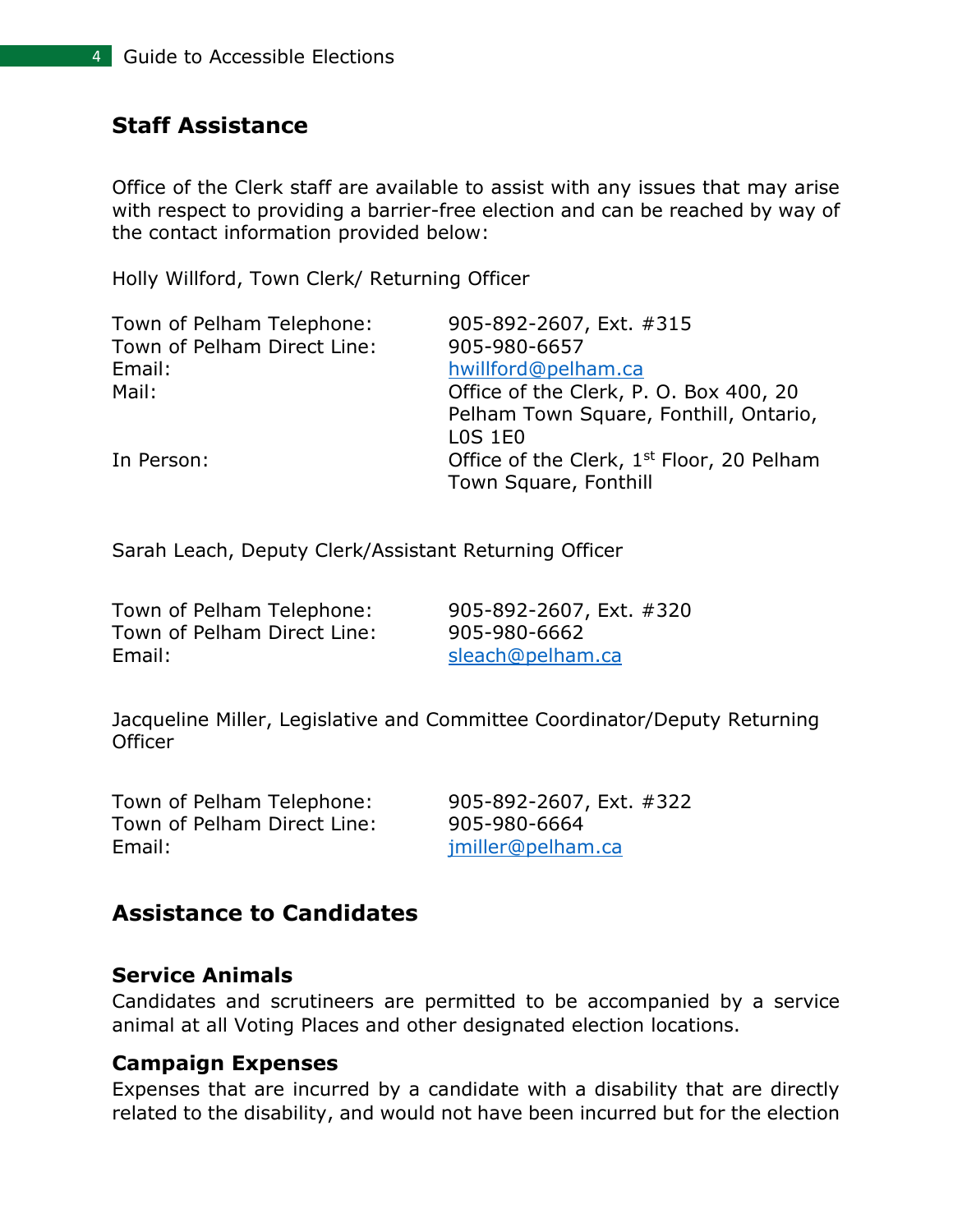to which the expenses relate, are excluded from the permitted spending limit for the candidate.

# <span id="page-5-0"></span>**Assistance to Electors**

### <span id="page-5-1"></span>**Vote by Mail**

A person unable to attend a Voting Place in person may register to Vote by Mail. The On Demand Special Ballot Application for Registration is available on the Town of Pelham website or may be obtained through the Office of the Clerk. Completed Applications shall be returned to the Office of the Clerk. A Special On Demand Ballot Kit will be mailed to the elector and may be mailed back to the Town of Pelham or placed in a designated Vote by Mail Drop Box.

## <span id="page-5-2"></span>**Parking**

Designated or reserved parking for people with disabilities is to be provided close to the entrance of the Voting Place where possible. Accessible parking spaces will be clearly posted and easy to see from the road and marked with the International Symbol of Accessibility. The number of designated parking spaces will be increased at voting locations on Voting Day, where possible. Routine checks of routes to the entrance of the Voting Place will be made throughout the day by election personnel.

## <span id="page-5-3"></span>**Service Animals**

Electors requiring service animals are permitted to be accompanied by a service animal at all voting locations.

#### <span id="page-5-4"></span>**Entrance to Voting Place**

Where the Voting Place has steps leading to the entrance, ramps will be provided to assist people using mobility aids or who have mobility impairments. Where possible, the slope of the ramp will conform to the barrier-free design requirements of the Ontario Building Code or the Facility Accessibility Design Standards (FADS) and the ramp will be equipped with handrails. If the ramp is temporary, it will be securely attached to the steps so it cannot slip or wobble. Where the main entrance to the voting place is inaccessible, another entry point that is accessible will be used. Where possible, the accessible entrance will be used as the main entrance for everyone.

Where a Voting Place is located on the second floor of a building, elevators shall be available and remain unobstructed for the movement of people.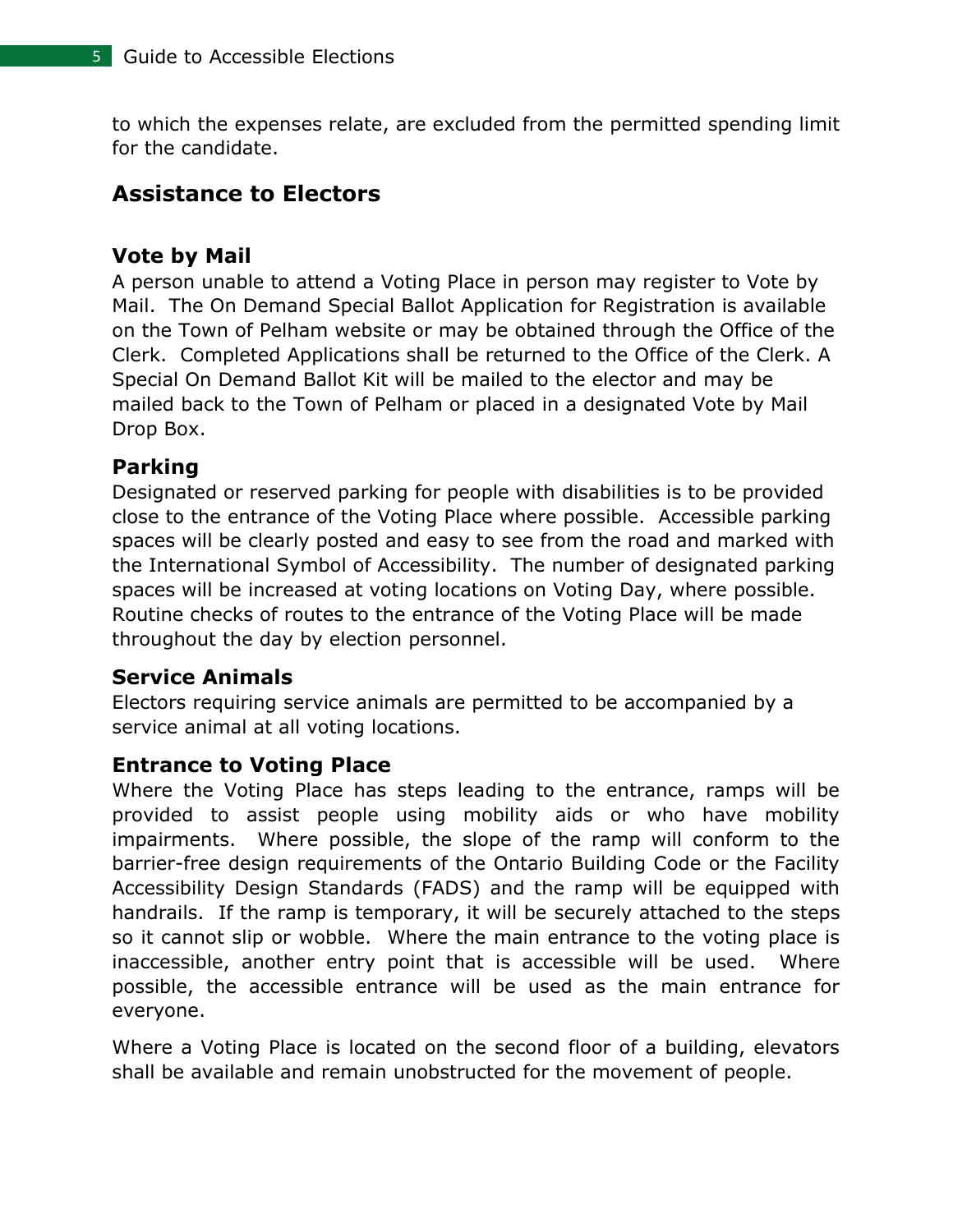The entrance for persons with disabilities will be clearly sign-posted, using the International Symbol of Accessibility. Every effort shall be made to ensure the door to the Voting Place is wide enough for a wheelchair or scooter to pass through easily; that door hardware is accessible and can be operated by a person using a closed fist or alternatively, if the doors are heavy, awkward to open or have handles that are out of reach, they will be propped open in a safe manner or manned.

## <span id="page-6-0"></span>**Interior Voting Area**

Access to the interior voting area and voting booth shall be level and easily traversed. Any doormats or carpeting shall be level with the floor to prevent potential tripping hazards. All voting areas will be lit and seating made available.

# <span id="page-6-1"></span>**Accessible Voting Booths**

At least one accessible voting booth will be available at each Voting Place. Such voting booth will be low in height and have a wide area to allow for individuals who use a wheelchair or scooter to vote independently and secretly. Magnifying sheets will be made available to assist any individual with low vision.

# <span id="page-6-2"></span>**Voting Assistance**

Persons with disabilities may be accompanied by a support person within the Voting Place. In addition, the Deputy Returning Officer in each Voting Place can assist the voter in casting their vote. Prior to entering the voting booth, the Deputy Returning Officer shall, in conjunction with the person with the disability, determine the extent to which they need assistance and the best way in which the assistance can be provided. This may include actually marking the ballot as directed by the person with the disability. All persons assisting a voter with a disability will be required to swear an oath.

A Deputy Returning Officer is authorized to attend any place within a voting location to serve a voter including on-street adjoining the voting location.

Where a Voting Place is located in an institution or retirement home, the Deputy Returning Officer can attend on voters in their specific living areas or at their bedside to assist them to vote. All Deputy Returning Officers are sworn to an oath of secrecy.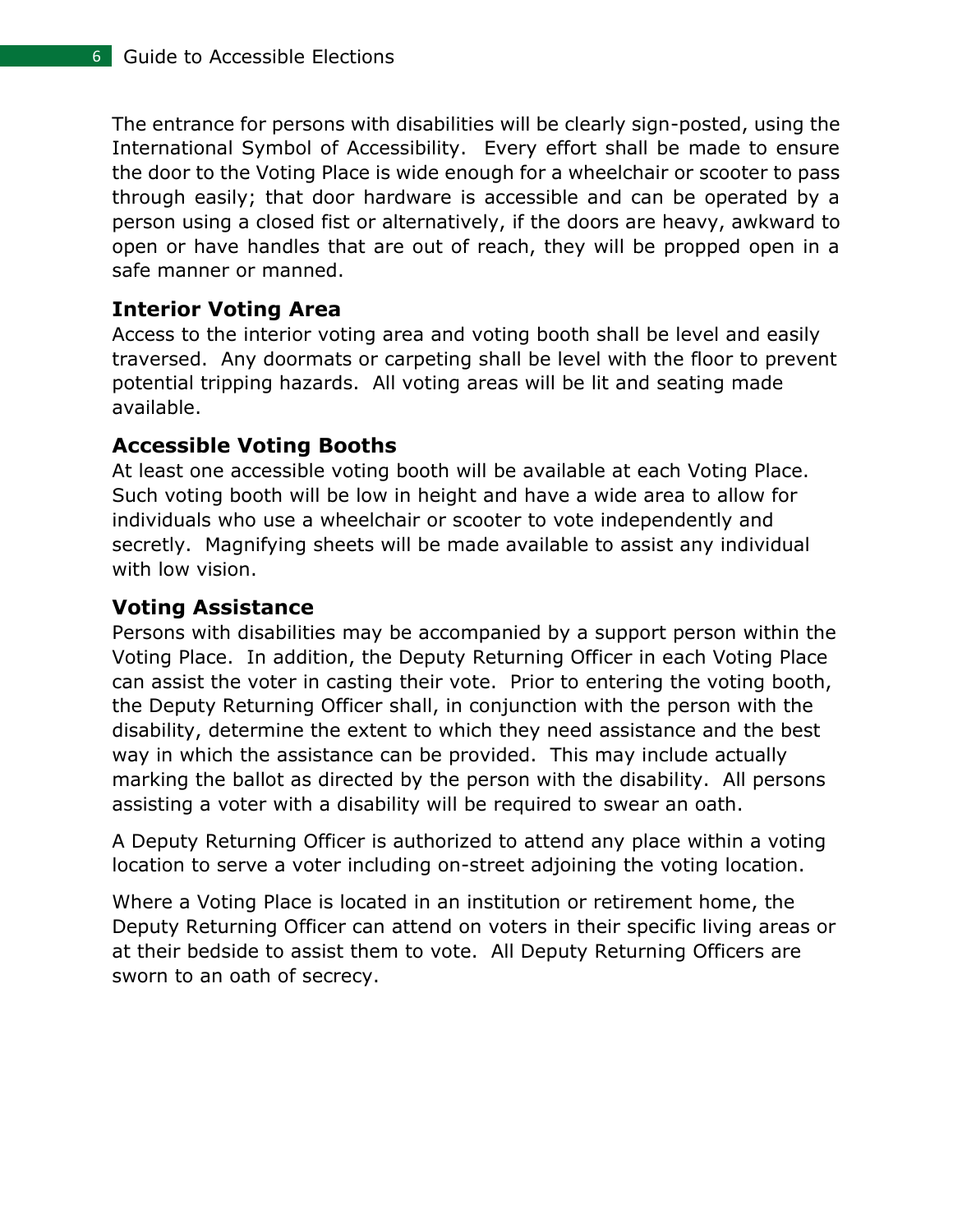## <span id="page-7-0"></span>**Feedback Process**

Feedback about the manner in which election services are provided to persons with disabilities may be submitted to the Office of the Clerk through a variety of methods including:

| 905-892-2607, Ext. #315                                                        |
|--------------------------------------------------------------------------------|
| 905-980-6657                                                                   |
| hwillford@pelham.ca                                                            |
| Office of the Clerk, P. O. Box 400, 20                                         |
| Pelham Town Square, Fonthill, Ontario,                                         |
| <b>LOS 1E0</b>                                                                 |
| Office of the Clerk, 1 <sup>st</sup> Floor, 20 Pelham<br>Town Square, Fonthill |
|                                                                                |

The feedback process provides election staff with an opportunity to take corrective measures to prevent similar recurrences, address training needs, enhance service delivery and provide alternative methods of providing election services.

Feedback from our customers gives us the opportunity to learn and improve. Feedback may be provided by an individual with a disability in a format that is most convenient for them such as by telephone, in person, in writing, by email or by delivering a diskette. All feedback will be kept in strict confidence and used to improve the delivery of accessible customer service. A response to the feedback will be provided in the manner in which it was received.

# <span id="page-7-1"></span>**Additional Information**

#### **In the event of an Emergency declared under the** *Municipal Elections Act,* **s. 53(1)**

If it is determined by the Clerk that an Emergency is to be declared causing a postponement or delay in the delivery of election information or services, the Office of the Clerk shall provide public notice on the Town's Website, at the physical site of the disruption and when possible in the local media. The notice shall include the reason for the emergency, anticipated duration and a description of alternative methods of delivering the information or service. Every effort shall be made to provide alternative methods for the provision of information or service to persons with disabilities.